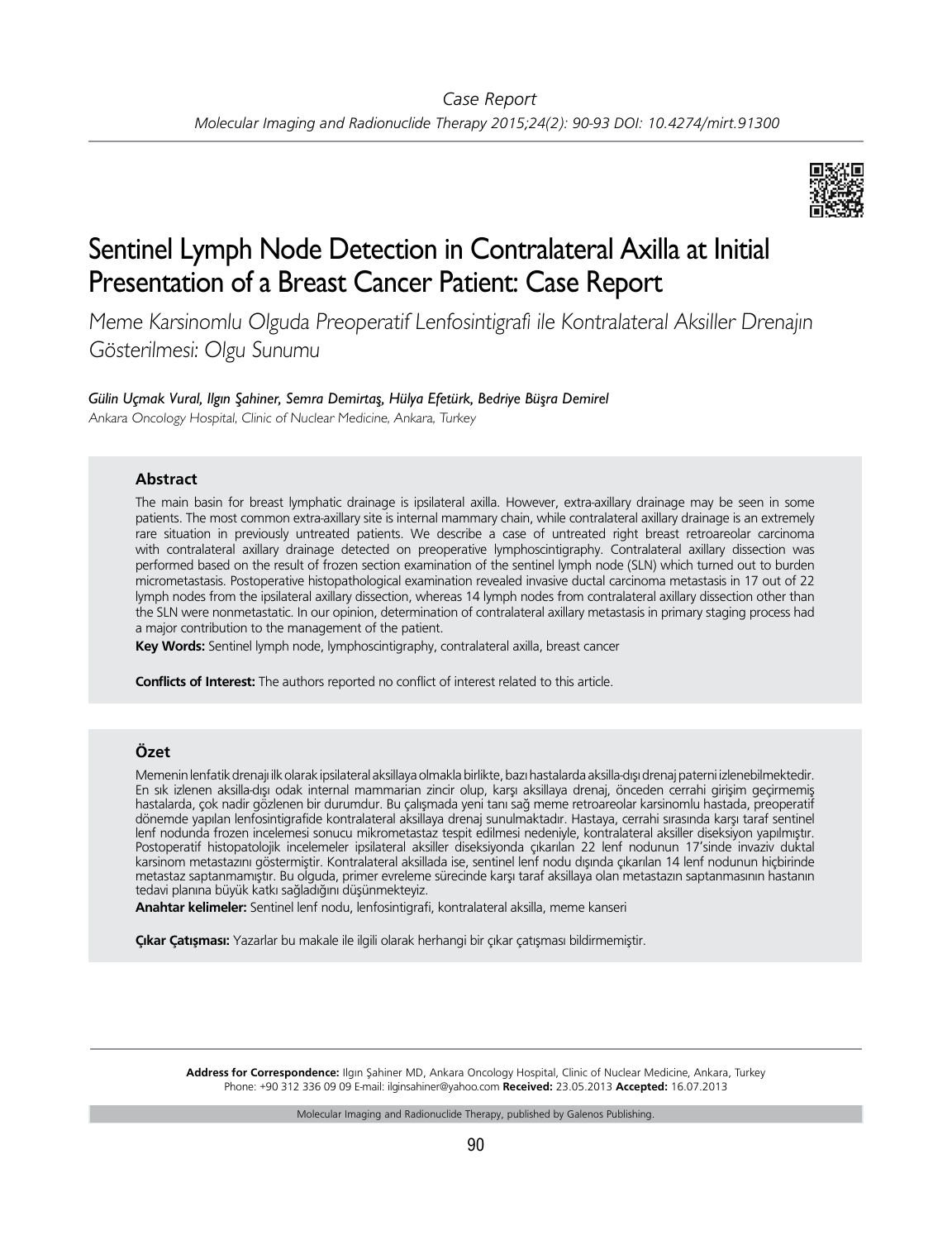#### **Introduction**

The main basin for breast lymphatic drainage is ipsilateral axilla. However, prior surgery and radiotherapy to the breast or axilla, and malignant infiltration of lymphatics and lymph nodes may result in aberrant routes of drainage (1). Extra-axillary drainage of the breast is mainly to the internal mammary chain, and to a lesser extent to intramammary, subclavicular, interpectoral and supraclavicular lymph nodes (2). Although extra-axillary drainage may be expected in patients with previously treated breast cancer, this situation is uncommon in untreated patients (2,3,4). Contralateral axilla is a relatively rare basin for lymphatic drainage of breast tumors. It is postulated that lymphatic blockage by tumoral infiltration or damage caused by surgical intervention might lead to formation of alternative routes of lymphatic drainage.

In clinically node negative patients with breast cancer, sentinel lymph node biopsy is recommended for axillary staging (5). Lymphatic mapping with lymphoscintigraphy followed by radioguided detection of the sentinel lymph node using gamma probe is a well-established technique with high identification rates (6).

We describe a case of previously untreated right breast retroareolar carcinoma with contralateral axillary drainage detected on preoperative lymphoscintigraphy on the day of surgery.

### **Case Report**

A 34-year-old female presented with complaints of right nipple retraction and right breast pain. The physical examination of the right breast revealed a retroareolar tumor together with periareolar edema of the skin, and nipple retraction. Physical examination of the right axilla was normal. A retroareolar tumor with ill-defined contours measuring 2 cm with calcifications was detected on mammography (BIRADS 4C). Physical examination and mammography of the left breast and axilla were normal.

The excisional biopsy identified a grade 3 invasive ductal carcinoma. The invasive tumor measuring 1.5 cm in largest diameter, was positive for estrogen (70%) and progesterone (70%) receptors, and negative for cerbB2. Ki-67 index was 40%. Preoperative chest X-ray, abdominal ultrasound and bone scintigraphy were normal. Serum carcinoembyronic antigen (CEA) level was 2.01 ng/mL (normal range: 0-4 ng/ mL) and cancer antigen 15-3 (CA 15-3) level was 34.6 U/ mL (normal range: 0-38.6 U/mL).

Preoperative lymphatic mapping was performed on the day of the operation. Intradermal injections Tc-99m albumin colloid (NanoCIS; Cis Bio International) each containing activities of 0.1 mCi were applied periareolarly and intraparenchymally to the biopsy site. No ipsilateral axillary drainage was seen on lymphoscintigraphy, whereas focal radiocolloid uptake was detected in the contralateral axilla (Figure 1).

The sentinel lymph node in the contralateral axilla was detected by using gamma probe during surgery. Frozen section examination of the material identified breast cancer micrometastasis with a maximal diameter of 0.5 mm. Modified radical mastectomy of the right breast, left and right axillary dissection (level I/II) were performed. Postoperative histological examination revealed invasive ductal carcinoma metastasis in 17 out of 22 lymph nodes from the right axillary dissection, whereas 14 lymph nodes from left axillary dissection other than the SLN were nonmetastatic.

The patient was regarded as having stage IIIC disease, adjuvant chemotherapy including docetaxel, doxorubicin and cyclophosphamide was started 5 weeks after surgery, and postoperative external beam radiotherapy for ipsilateral chest wall was scheduled.

## **Literature Review and Discussion**

Lymphatic drainage to contralateral axilla and to both axillae, in the absence of ipsilateral metastatic lymph nodes has previously been reported in a few cases (7,8). Although non-visualization of sentinel lymph node on lymphoscintigraphy as well as extra-axillary drainage in case of tumor infiltration of lymphatics and lymph nodes are expected, to our knowledge contralateral SLN detection in a patient with ipsilateral positive lymph nodes has only been reported once (9). In the case previously reported by Stevens H. et al. lymphoscintigraphy demonstrated a contralateral axillary SLN in a lateral mid quadrant right breast tumor which turned out to be ductal carcinoma with a diameter of 4.3 cm on histopathological examination. Dissection of ipsilateral axillary nodes and four nodes from the contralateral axilla revealed metastases in all ipsilateral and two contralateral nodes. However, the reason for not performing dissection to the contralateral axilla was not reported. Contrary to the previous report, SLN in the contralateral axilla detected in our patient was the only micrometastatic focus along with all ipsilateral axillary metastatic nodes.

The patient was considered to be node positive rather than having metastatic disease since the preoperative lymphoscintigraphy demonstrated contralateral lymphatic drainage. Detection of micrometastatic disease in the contralateral axilla would have been impossible if the preoperative scan was not carried out in the present case, and the patient would probably present with contralateral axillary metastasis (CAM) upstaging the case in the future. When malignancy is detected in the contralateral axillary lymph nodes, extensive work up of the breast and whole body is warranted in order to exclude the presence of ipsilateral occult foci as well as metastatic spread of an extramammarian malignancy. Presence of CAM is regarded as distant metastasis, since contralateral axilla is not a regional draining basin of the breast. There is controversy in the management of CAM, especially when metastatic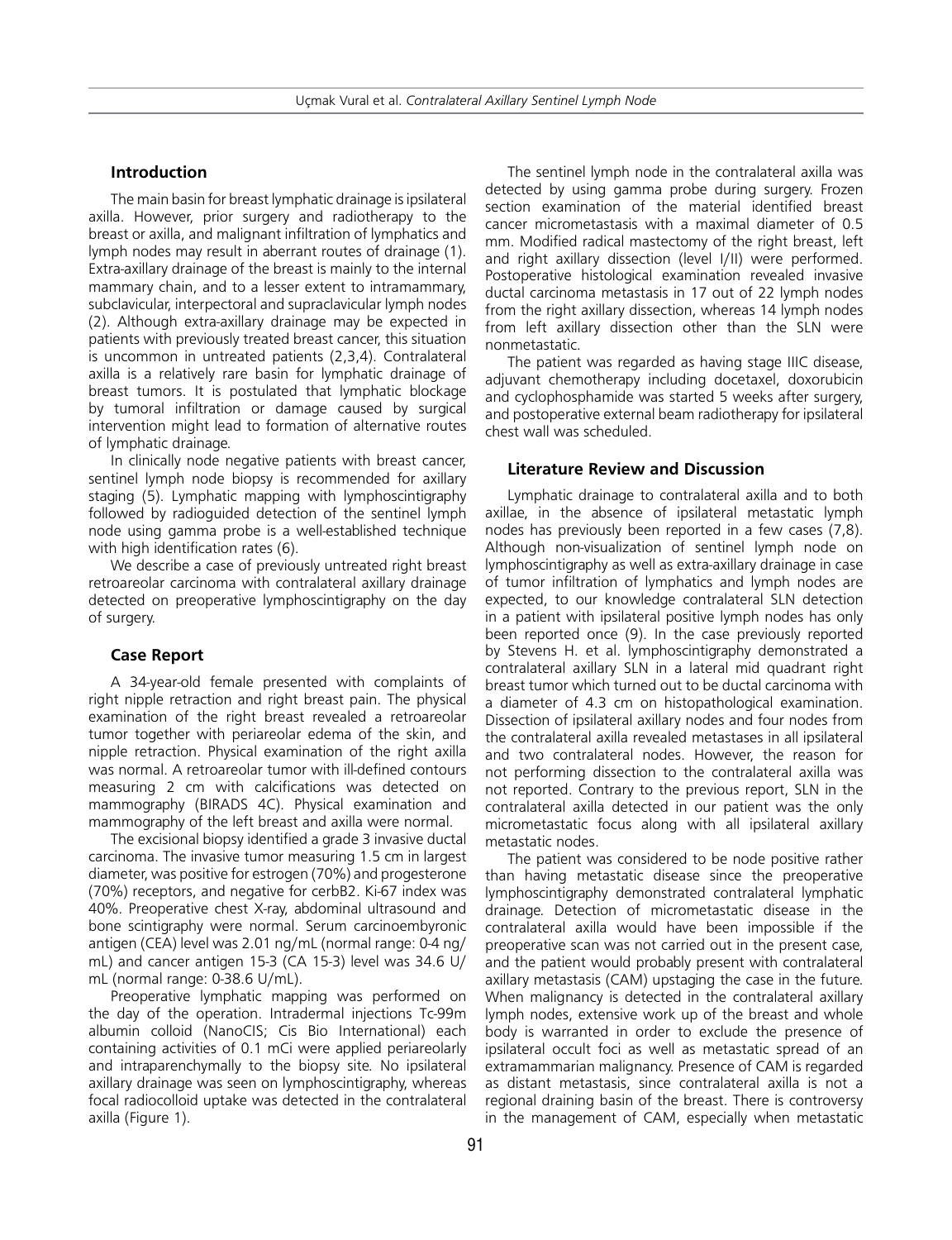disease is not present elsewhere. From this point of view, we believe that preoperative detection of contralateral drainage route by lymphoscintigraphy facilitated patient management by individualizing therapy plan in this rare situation.

If radioactive colloid is to be used for SLN identification, whether routine preoperative lymphoscintigraphy should be used or not is controversial due to the additional time required to perform the method and increased costs related to its application (6,10). Some centers eliminate the imaging procedure, because lymphatic drainage of the breast is mostly predictable, with the majority of lesions draining to axillary nodes. However, lymphoscintigraphy is the only method to detect extraaxillary drainage sites. Moreover, it aids surgeons especially in cases where intraoperative detection rates are low due to patient related factors such as obesity and advanced age (6). In addition, lymphoscintigraphy also serves to predict the patients in which the sentinel lymph node biopsy procedure will fail during surgery. Using only the blue dye technique, this situation will not be evident preoperatively.

In the present case, lymphatic drainage was detected in the contralateral axilla during late stages of the scan. This situation raised suspicion of ipsilateral axillary involvement. This case highlights the importance of sequential imaging with preoperative lymphoscintigraphy for detection of SLN in addition to usage of intraoperative gamma probe. Although gamma probe detection of SLN has higher sensitivity rate as compared to imaging with gamma camera, in order to obtain better guidance scanning procedure should not be omitted. It should also be kept



**Figure 1.** Preoperative lymphoscintigraphy, demonstrating lack of ipsilateral lymphatic drainage in the right axilla up to 180 minutes after injection time. Serial static imaging demonstrated contralateral axillary sentinel lymph node as faint focal uptake in the left axillary region 120 minutes after injection (thin arrow, lower left row), and a more prominent focal uptake (thick arrow, lower right row) 180 minutes after application of radioactivity decontamination solution

in mind that delayed images detect more nodes than early imaging (11,12). Furthermore, non-visualization of SLN in lymphoscintigraphy is associated with the presence of more metastatic lymph nodes (12). These issues must be closely considered especially in circumstances where the axillary nodes are clinically suspicious.

Sentinel node biopsy is not recommended in patients with clinically positive axilla due to high rates of false negativity and high risk of procedural failure in identifying the SLN (13,14). However, unexpected draining nodes are more common in patients with nodal metastasis, due to obstruction of lymphatic vessels. In the case presented herein, lymph nodes of the ipsilateral axilla turned out to be metastatic although they were clinically non-palpable. In our opinion, late visualization of the contralateral metastatic lymph node resulted from ipsilateral blockage of lymphatics.

Preoperative lymphoscintigraphy is a valuable tool in radioguided detection of sentinel lymph nodes. We believe that further clinical studies should be conducted in order to evaluate the role of lymphoscintigraphy for detection of extra-axillary sentinel lymph nodes in patients with clinically node positive breast cancer in whom axillary lymph node dissection is already planned.

**Ethics Committee Approval:** Retrospective study. **Concept:** Gülin Uçmak Vural, Ilgın Şahiner **Design:** Gülin Uçmak Vural, Ilgın Şahiner

**Data Collection or Processing:** Ilgın Şahiner, Semra Demirtaş, Hülya Efetürk

**Analysis or Interpretation:** Gülin Uçmak Vural, Ilgın Şahiner, Bedriye Büşra Demirel

**Literature Search:** Gülin Uçmak Vural, Ilgın Şahiner, Bedriye Büşra Demirel

**Writing:** Gülin Uçmak Vural, Ilgın Şahiner, **Financial Disclosure:** None **Peer-review:** External and Internal peer-reviewed.

#### **References**

- 1. Perre CI, Hoefnagel CA, Kroon BB, Zoetmulder FA, Rutgers EJ. Altered lymphatic drainage after lymphadenectomy or radiotherapy of the axilla in patients with breast cancer. Br J Surg 1996;83:1258.
- 2. Estourgie SH, Nieweg OE, Olmos RA, Rutgers EJ, Kroon BB. Lymphatic drainage patterns from the breast. Ann Surg 2004;239:232-237.
- 3. van der Ploeg IM, Oldenburg HS, Rutgers EJ, Baas-Vrancken Peeters M J, Kroon BB, Valdes Olmos RA, Nieweg OE. Lymphatic drainage patterns from the treated breast. Ann Surg Oncol 2010;17:1069- 1075.
- 4. Wellner R, Dave J, Kim U, Menes TS. Altered lymphatic drainage after breast-conserving surgery and axillary node dissection: local recurrence with contralateral intramammary nodal metastases. Clin Breast Cancer 2007;7:486-488.
- 5. National Comprehensive Cancer Network. NCCN Clinical Practice Guidelines in Oncology: Breast Cancer v.1.2012. Jenkintown, PA: The National Comprehensive Cancer Network; 2012. Available at: http//www.nccn.org. Accessed January, 20, 2013.
- 6. Goyal A, Newcombe RG, Mansel RE, Chetty U, Ell P, Fallowfield L, Kissin M, Sibbering M. Role of routine preoperative lymphoscintigraphy in sentinel node biopsy for breast cancer. Eur J Cancer 2005;41:238- 243.